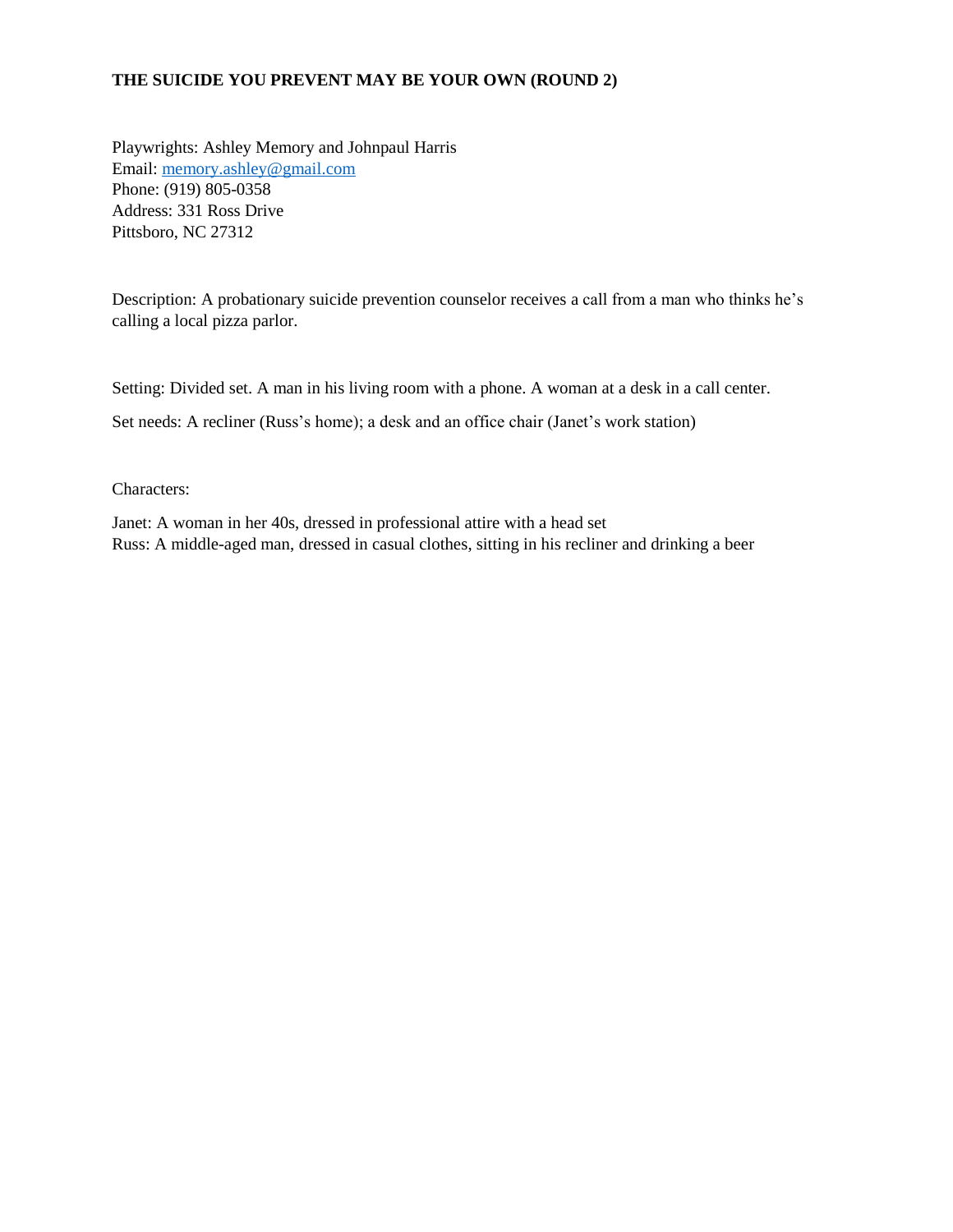## **THE SUICIDE YOU PREVENT MAY BE YOUR OWN (ROUND 2)**

## *Sound of phone ringing.*

JANET: *(reading a script in a very officious way)* This is Lifeline, your suicide prevention center, where we believe that every life is precious. This is Janet. How can I help you?

RUSS: Yeah, you can help me. I'm trying to reach Luigi's Pizza Palace. I want to order an extra-large Kamikaze Boom Boom - triple sausage double cheese.

JANET: *(nervous, fumbling through pages on a clipboard)* Sir, when you did first start having thoughts of suicide?

RUSS: Is this a joke? *(laughing)* Yeah, this must be some sort of promotional thing you guys are doing. That's what it is.

JANET: No, sir. We don't promote suicide. We do our best to prevent it.

RUSS: Well, I'm outta here. I've got to round up some pizza. Bye. *(hangs up)*

JANET: *(frantic, to herself)* That's a hang-up. Oh Lord, we can't have any hang-ups.

RUSS: *(He thumbs through a phone book).* Restaurants….restaurants….pizza…where the hell is Luigi's?

*(She hits the call back button. Phone rings. He picks it up.)* 

*RUSS:* Yeah?

JANET: Sir, I'm so sorry, but this is Janet again. With Lifeline. I have to fill out the client in-take form. Can I please have your name? It's procedure.

RUSS: *(exasperated)* All right. My name is Russell Huggins. Is that it?

JANET: *(desperate)* I've got to get through Part A at least. Please. Just a couple more questions. Your current address—

RUSS: I don't have time for this, lady. It's the freaking Superbowl. My buddies will be here any minute.

JANET: Good, good. We're up to Part B.

RUSS: Part B? What's that?

JANET: In training, they tell us to find out if the client has any friends or family nearby. Looks like you do.

RUSS: Yeah, lady. They're my old teammates. And they'll be hungry when they get here. So I gotta go.

JANET: *(pleading)* Wait, don't hang up again. Please. I'm a single mother with two kids to take care of. I need this job.

RUSS: *(softens)* I'm sorry about that. But I don't see what this has to do with me. I'm just trying to host a Superbowl party.

*(Janet starts crying.)* 

RUSS: Come on. Quit crying. Nothing's that bad.